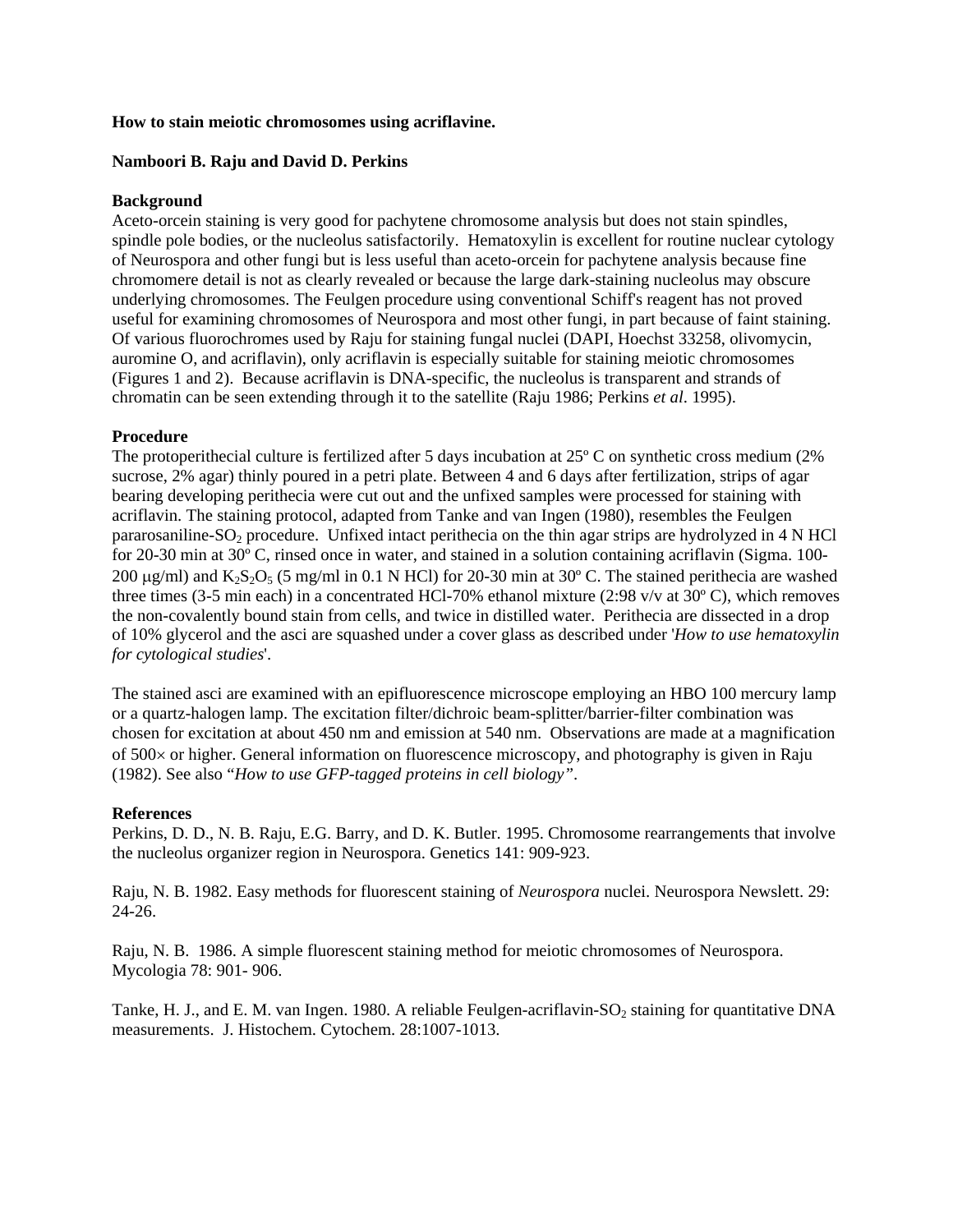

**Fig 1**. *N. crassa* x *N. intermedia*. Pachytene chromosomes made visible with the DNA-specific fluorochrome acriflavine and fluorescence microscopy. The ribosomal RNA- and protein-rich nucleolus does not fluoresce at all, but the nucleolus organizer (rDNA) is clearly seen passing through the "unstained" nucleolus. Photo credit: N.B. Raju.